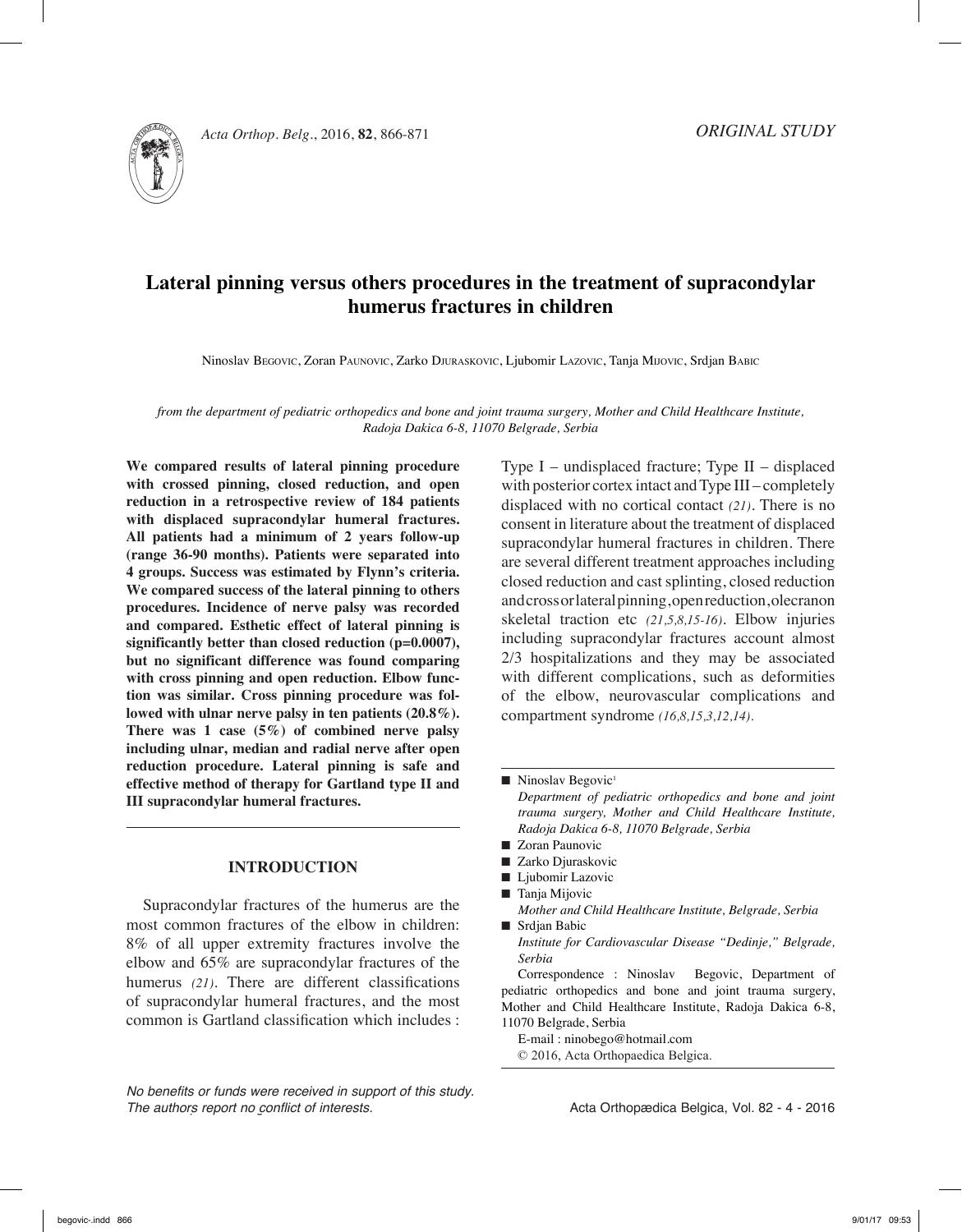Currently, preferred method of the treatment is closed reduction and lateral pinning because it minimizes the risk of the ulnar nerve lesion *(8)*. The aim of this study was to compare outcome of the lateral pinning procedure with following procedures : cross pinning, closed reduction and open reduction to evaluate safety and efficiency.

### **Patients and Methods**

From January 2008 to December 2012, 184 patients (median age 7.8 years  $\pm 2.1$ , range 2.5-13 years) with Gartland II and III displaced supracondylar humeral fractures of extension type, were treated at the pediatric surgery clinic.The study was retrospective and controlled. According to therapeutic procedure, patients were separated into 4 groups: Group I, lateral pinning with parallel wires (90, 48.9%) (Figure 1) ; Group II, closed reduction only and cast splinting (26, 14.1%); Group III, cross pinning procedure (48, 26.1%) and Group IV, open reduction (20, 10.9%). In all patients firstly we performed closed reduction in general anesthesia. The indication for additional treatment was made by attending surgeon.

Only in patients with unsuccessful closed reduction, we performed open reduction.

After fracture healing, and removing of the cast and K- wires, patients were included in physical therapy program. After treatment, all patients were followed up at 3 weeks, 1 and 6 months after the procedure and annually for growth thereafter. The follow-up was  $52\pm 8$  months (range 36-90 months).



There was no loss of patients in follow-up. Success of therapy procedures was judged by Flynn`s criteria (changing of the elbow carrying angle and limitation of the elbow motion after treatment) (Table I). Anteroposterior (AP) radiography was used for measuring of the elbow carrying angle (humeral – ulna angle). We used clinical examination for measuring elbow extension – flexion amplitude. Both measurements were compared to angles measured on the patient`s opposite side. Study protocol included lateral pinning comparing to each of other procedures using Flynn`s criteria with chi-square test with Yates correction. According to Flynn, marcs "excellent" and "good" were estimated as "positive"; marcs "fair" and "poor" were estimated as "negative". To compare results of Group I with others (Group II, III and IV) we used cross matching (Table II).

Incidence of ulnar, median, and radial nerve palsy was recorded in each of procedures and then compared using chi-square test. Individual differences were considered to be statistically significant for p<0.05. SPSS version 17.0 (SPSS Inc, Chicago, Ill) was used for all statistical calculations. It is a general policy at our institution that on admission, parents must sign an informed consent that allows the use of their data for retrospective analysis. Also, approval from the local Ethical Committee for the particular study was obtained.

#### **Results**

The study included charts of 184 patients. Patients were aged 2.5 to 13 years (average 7.8 yrs). There were 105 boys and 79 girls. Most of the fractures were closed with 5 (2.7%) Gustillo type I open fractures.

Most of the patients were treated by lateral pinning (90 patients, 48.9%), followed by cross pinning (48 patients, 26.1%), closed reduction (26 patients, 14.1%) and open reduction (20 patients, 10.9%). The follow-up was 52±8 months (range 36- 90 months).

There were no statistically significant differences between groups compared in base line characteristics of the patients (age, gender, time between injury and *Fig. 1.* — Lateral pinning with parallel wires. treatment). There were no statistically significant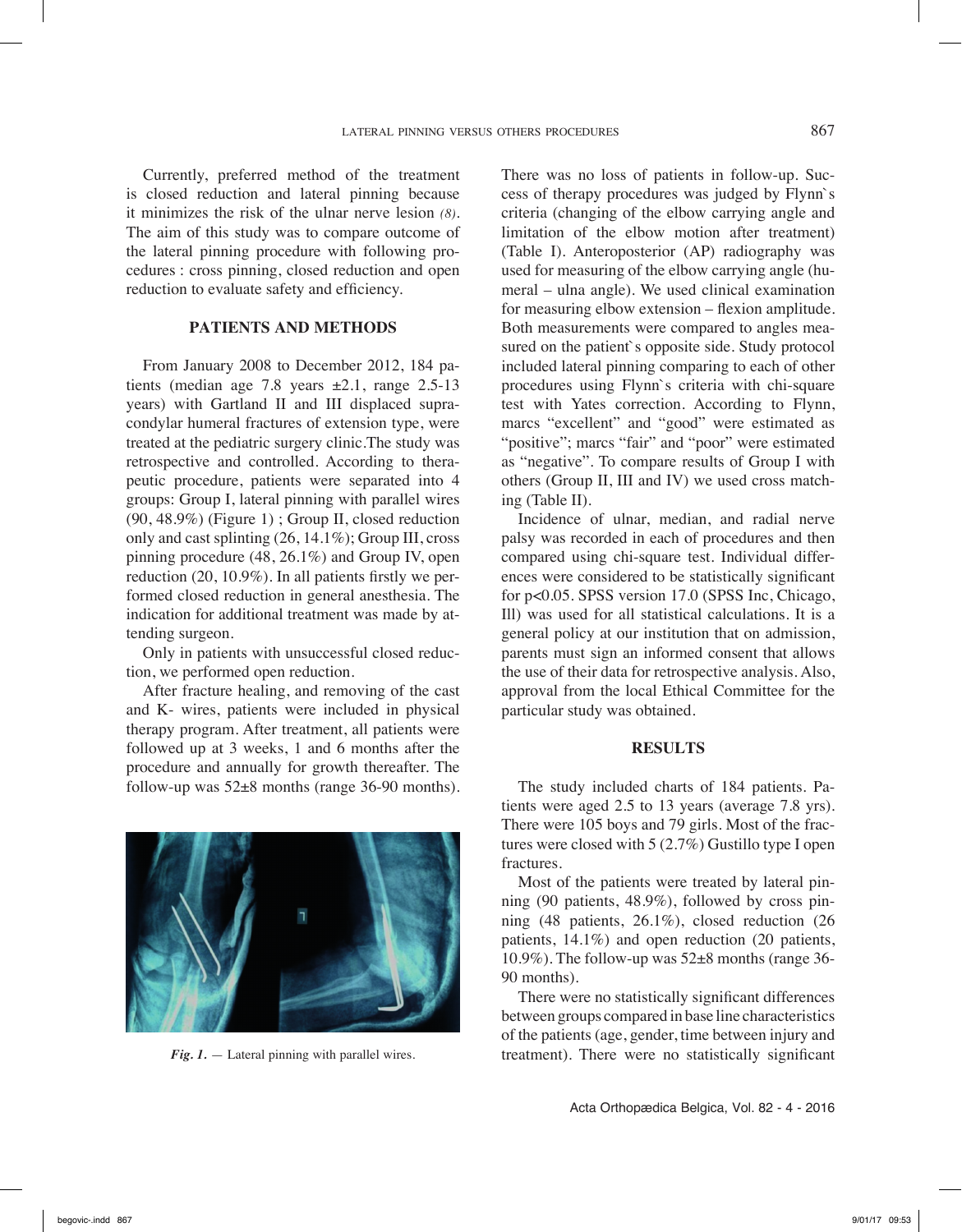Table I. — Therapy procedure success judged by Flynn`s criteria. Elbow carrying angle form cross section of humeral and ulnar axis on the AP radiography. Extension – flexion and pronation – supination angles were measured directly on the patient`s elbow. Both kinds of angle values were compared with opposite side of the same patient *(7)*.

| Rating           | Elbow esthetics:                     | Elbow function:                              |  |
|------------------|--------------------------------------|----------------------------------------------|--|
|                  | Changing of the elbow carrying angle | Limitation of the elbow motion amplitude     |  |
|                  | (angle degrees)                      | extension – flexion / pronation – supination |  |
|                  |                                      | (angle degrees)                              |  |
| <b>EXCELLENT</b> | $0 \text{ to } 5$                    | $0$ to 5                                     |  |
| <b>GOOD</b>      | 5 to 10                              | 5 to 10                                      |  |
| <b>FAIR</b>      | 10 to $15$                           | 10 to $15$                                   |  |
| <b>POOR</b>      | >15                                  | >15                                          |  |

Table II. — Absolute frequencies distribution of the patients into group intervals, judging elbow esthetics and function, comparing four therapy procedures of the extension type dislocated supracondylar humeral fractures by Flynn *(7)*.

| <b>THERAPY PROCEDURE</b>                 | <b>SUCCESS OF THE</b><br><b>THERAPY PROCEDURE</b><br><b>JUDGED BY FLYNN'S</b><br><b>CRYTERIA</b> | <b>ELBOW ESTETICS -</b><br>Absolute frequencies of<br>patients into group intervals<br>of the marcs. Elbow carrying<br>angle change | <b>ELBOW FUNCTION -</b><br>Absolute frequencies of<br>patients into group intervals<br>of the marcs. Elbow<br>extension - flexion amplitude<br>limitation | Σ   |  |
|------------------------------------------|--------------------------------------------------------------------------------------------------|-------------------------------------------------------------------------------------------------------------------------------------|-----------------------------------------------------------------------------------------------------------------------------------------------------------|-----|--|
| I procedure:<br><b>LATERAL PINNING</b>   | <b>EXCELLENT</b>                                                                                 | 85                                                                                                                                  | 87                                                                                                                                                        | 90  |  |
|                                          | <b>GOOD</b>                                                                                      | 3                                                                                                                                   | 2                                                                                                                                                         |     |  |
|                                          | <b>FAIR</b>                                                                                      |                                                                                                                                     |                                                                                                                                                           |     |  |
|                                          | <b>POOR</b>                                                                                      |                                                                                                                                     | $\theta$                                                                                                                                                  |     |  |
| II procedure:<br><b>CLOSED REDUCTION</b> | <b>EXCELLENT</b>                                                                                 | 16                                                                                                                                  | 25                                                                                                                                                        | 29  |  |
|                                          | <b>GOOD</b>                                                                                      | 6                                                                                                                                   | 3                                                                                                                                                         |     |  |
|                                          | <b>FAIR</b>                                                                                      | 5                                                                                                                                   |                                                                                                                                                           |     |  |
|                                          | <b>POOR</b>                                                                                      | $\overline{c}$                                                                                                                      | $\theta$                                                                                                                                                  |     |  |
| III procedure:<br><b>CROSS PINNING</b>   | <b>EXCELLENT</b>                                                                                 | 42                                                                                                                                  | 40                                                                                                                                                        |     |  |
|                                          | <b>GOOD</b>                                                                                      | 4                                                                                                                                   | 4                                                                                                                                                         |     |  |
|                                          | <b>FAIR</b>                                                                                      |                                                                                                                                     | 3                                                                                                                                                         | 48  |  |
|                                          | <b>POOR</b>                                                                                      |                                                                                                                                     |                                                                                                                                                           |     |  |
| IV procedure:<br><b>OPEN REDUCTION</b>   | <b>EXCELLENT</b>                                                                                 | 17                                                                                                                                  | 11                                                                                                                                                        |     |  |
|                                          | <b>GOOD</b>                                                                                      | $\overline{2}$                                                                                                                      | 7                                                                                                                                                         |     |  |
|                                          | <b>FAIR</b>                                                                                      |                                                                                                                                     |                                                                                                                                                           | 20  |  |
|                                          | <b>POOR</b>                                                                                      | $\mathbf{0}$                                                                                                                        | 1                                                                                                                                                         |     |  |
|                                          |                                                                                                  |                                                                                                                                     |                                                                                                                                                           | 184 |  |

difference between Gartland type of fractures in group treated by cross and lateral pinning. All patients treated with closed reduction had only Gartland type II fractures and all patients treated with open reduction had Gartland type III fractures.

Esthetic effect of lateral pinning procedure is significantly better than closed reduction (p=0.0007). There is no significant difference of the elbow esthetics after lateral pinning procedure

Acta Orthopædica Belgica, Vol. 82 - 4 - 2016

comparing with each of other procedures (compared with group III  $p=0.93$ ; group IV  $p=0.51$ ). There is no statistically significant difference in elbow function after lateral pinning compared to other procedures (group II p=0.41; group III p=0.10; group IV  $p=0.15$ )

Lateral pinning procedure was the most successful comparing the proportions of positive and negative result (percents, see the chart 1 and 2).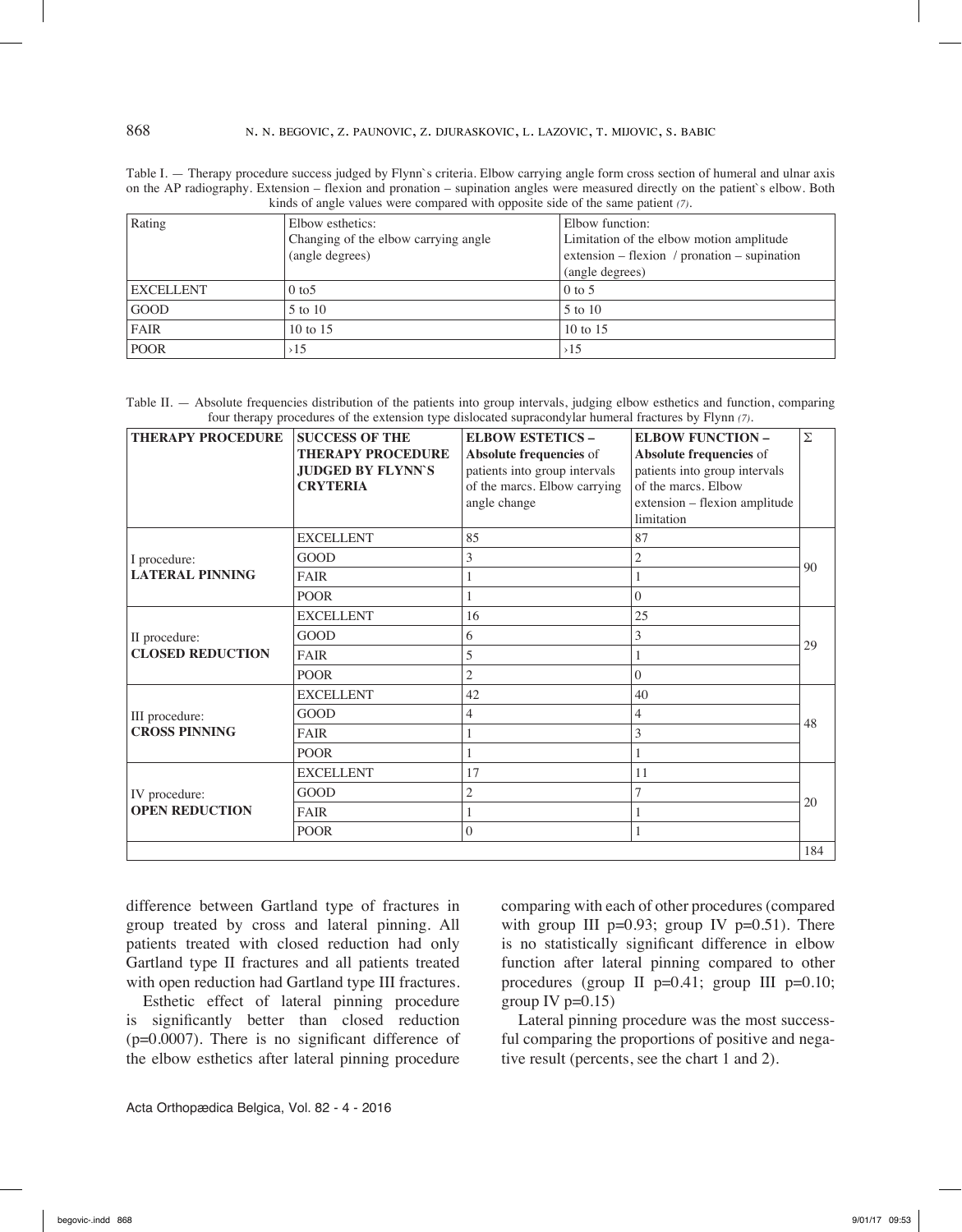In lateral pinning group there was no ulnar, median and radial nerve palsy comparing with 10 cases of ulnar nerve palsy in cross pinning group (p<0,001). All ulnar nerve injuries were grade I nerve injuries (neuropraxia). All patients were treated only with physical therapy and they recovered in 1.5 to 4 months. In open reduction group there was 1 case of combined ulnar nerve palsy with median and radial nerve (ulnar nerve palsy was solved by neurosurgeon two months after injury). In this series none of the children had fracture displacement after the treatment. Also, no pin tract infections were noted. All the fractures healed in 3 to 5 weeks, depending on patient`s age.

#### **Discussion**

The purpose of this study was to compare different type of treatment of pediatric supracondylar humerus fractures in terms of safety, esthetics and functional outcome.

Our study shows that lateral pinning is safe procedure in terms of nerve injuries. Also, esthetic effect of lateral pinning is significantly better than closed reduction but no significant difference was found comparing with cross pinning and open reduction by Flynn. Elbow function after all procedures was similar.

In our study all Gartland type III fractures were managed by closed reduction with pinning or open reduction. Gartland type II fractures were treated by closed reduction but in some cases with closed reduction and pinning depending of surgeon preference.

Study by Padneyet al. *(17)* shows similar results based on the assessment of elbow esthetics. In study by Pironeet al. *(18)* percutaneous K-wire fixation is advocated as the method of choice for the majority of displaced fractures. Closed reduction without pinning excludes the possibility of pin tract and subsequent bone infection.With adequate wound care and prophylactic antibiotics (Ceftriaxone, 50 mg/kg daily) tree days after procedure, we had no K-wire or bone infection in our series. Bearing in mind that the most of patients after healing have the unsatisfactory esthetic result we advised to use closed reduction without pinning only in a small number of patients with minimally displaced fractures.

There were no differences in the result of cross and lateral pinning in our study. Karimet al. *(9)* had instability in 6 patients (10%) after lateral entry pin fixation. Similar was found in study of Zamzam et al. *(23)* with loss of reduction in nine children (8.33%) who underwent fixation by two lateral pins. In addition, in a similar study done by Chakraborty



Chart 1. — Percentage of the marc "POSITIVE" and "NEGATIVE" related to the applied therapy procedure, judging ELBOW ESTHETICS by Flynn.

Acta Orthopædica Belgica, Vol. 82 - 4 - 2016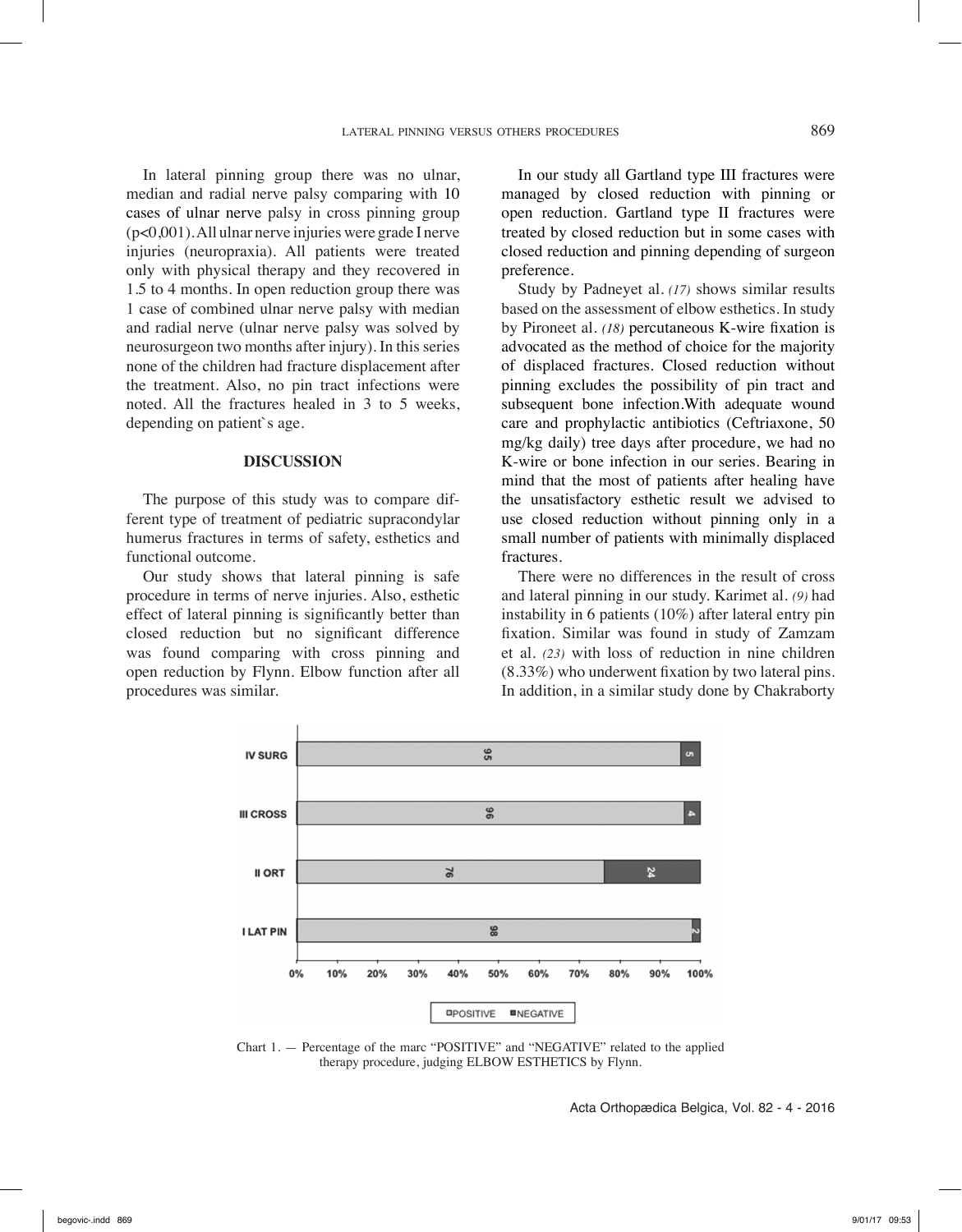

Chart 2. — Percentage of the marc"POSITIVE" and "NEGATIVE" related to the applied therapy procedure, judging ELBOW FUNCTION by Flynn.

et al. *(4)* instability after pinning, lateral and crossed was observed in 16 patients (17.39%), ten after lateral and six after crossed pinning. In a prospective randomized controlled study done by Kocher et al. *(10)* there were no patients in either group that had a major loss of reduction after crossed and lateral entry pin fixation. Same was found in our study, there were no fracture dislocations after lateral and crossed pinning and we concluded that, with adequately placed pins loss of reduction can be avoided.

The majority of cases (n=90, 48.9%) in our study were solved successfully by lateral pinning procedure. In this procedure positive outcome of elbow esthetics and function was present in almost all of patients except in two patients probably due to insufficient physical therapy. There are several review papers with similar number of patients and study design like ours, trying to establish therapy protocol *(1,2,14,15,16,18,19,20)*. Some authors favor cross pinning procedure over lateral pinning, because of mechanic stability of fracture fragments *(23)*. The other performed one single therapy procedure (crossed pinning) and found that it is an effective method *(11)*. A serious prospective randomized controlled clinical trial comparing cross pinning and lateral pinning procedure was done by Maity et al *(13)*. The authors concluded if a uniform standardized operative technique is followed in each method, both of procedures are the same in terms of safety and efficacy.

Iatrogenic ulnar nerve lesion is the most important drawback of the cross pinning procedure. In our series it occurred in ten patients (20.8%) but only in cross pinning group. In open reduction group there was no iatrogenic ulnar nerve injuries because of surgical procedure which include ulnar nerv identification. Woratanarat et al. *(22)* in their meta-analysis favor lateral pinning with the explanation that for every 100 children treated by cross pinning versus lateral pinning, two extra cases of loss of fixation are prevented but five extra cases of ulnar nerve damage are caused.

Meta-analysis of randomized controlled trials by Zhao et al. *(24)* also states that cross pinning increases the risk of ulnar nerve injury. On the other side, authors like Zamzam et al. *(23)* and Edmond et al. *(6)* still favor cross pinning and state that there is no significantly higher risk of ulnar nerve lesion with pinning in elbow extension because this position relaxes any tension on the ulnar nerve and limits the risk of injury.

Because of lack of nerve lesion and stable fracture fixation we concluded that lateral pinning is safer and successful method of treatment compared to cross pinning.